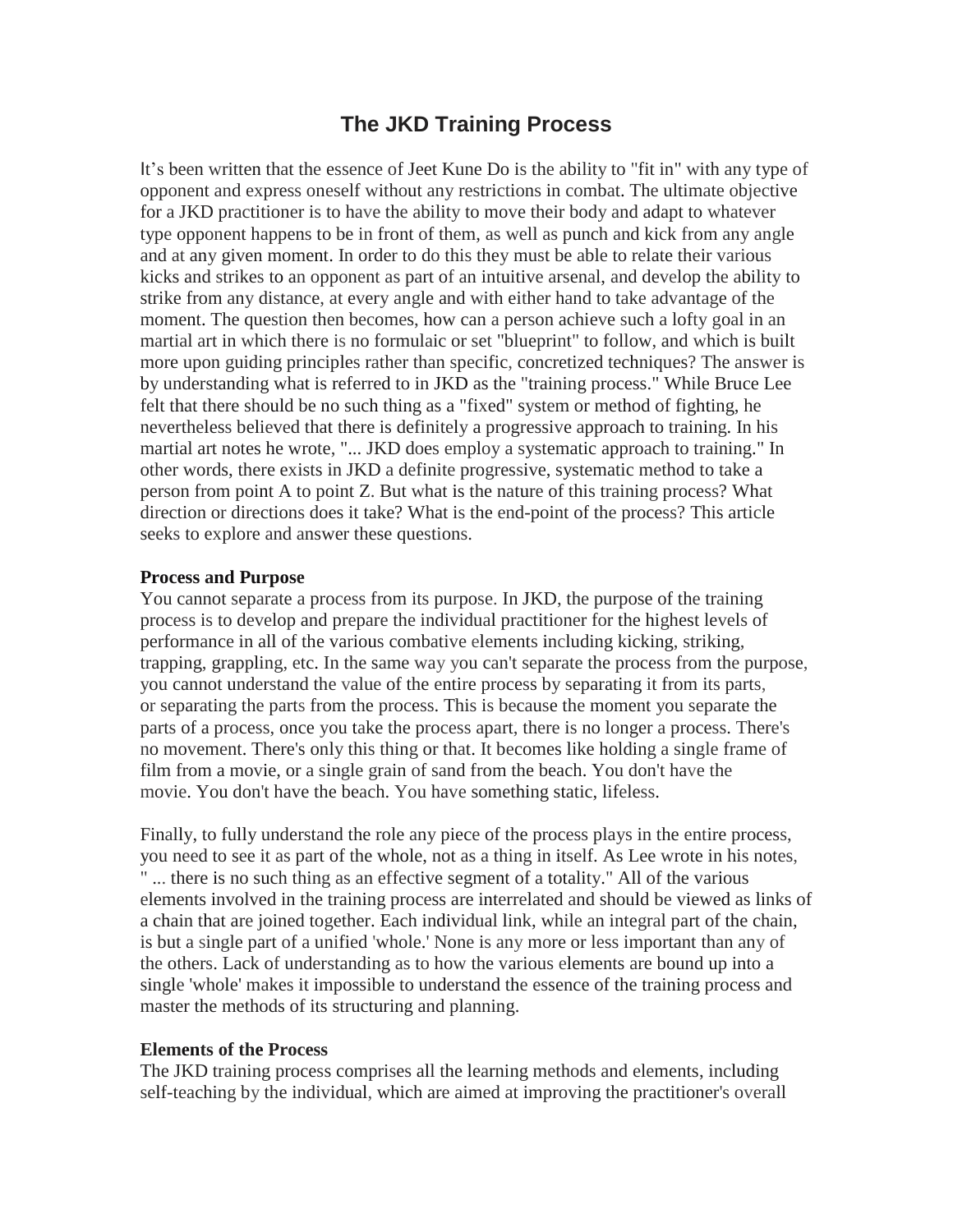abilities. Armed with the understanding that the better the process used, the better the results that should be achieved, it makes sense that the JKD practitioner should therefore organize their own training process with a lot of foresight. There are certain fundamental or "core" elements that should be included in any training process. These elements are:

**1) Physical Conditioning** - The body is the instrument you use in martial arts. It's the delivery system for all your techniques, actions, etc. Physical conditioning concentrates on building the essential prerequisites for high efficiency, and includes the acquisition and development of strength, flexibility, and endurance in order to cultivate a condition of total health and fitness.

**2) Technique and Coordination Training** - Good technique and a high level of coordination enable you to make economical and optimum use of your physical condition.

**3) Tactical/Strategic Training -** This training enables you to make optimum use of your physical condition and psychological capacity in responding effectively to an opponent's strengths and weaknesses, and in adapting or "fitting in" to any situation. Both technical and tactical training comprise a large part of the martial artist's overall training process, and are interconnected. The training of technique can be broken down into three phases, or stages of development. These stages are (1) Synchronization of Self, (2) Synchronization with Opponent, and (3) Application under Fighting Conditions.

**Stage 1 - Synchronization of Self-** The acquisition of skill is a primary consideration in the basic development of all martial artists. A martial artist has to know how to their tools. Every combative skill has its own technique, its own motion that needs to be developed and perfected. It must be learned first, the same way one learns any lesson, through consistent practice and repetition (not mindless, "robotic" repetition, however). So in Stage One the primary focus is on acquiring technical skills and becoming consistent in their performance. During this stage of training the martial artist works on synthesizing various techniques or weapons into their arsenal and developing such qualities as:

- **a) Correct Form** Correct form in this case means the most efficient manner in which a motion can be used, and includes such things as proper body mechanics, non-telegraphic initiation, good balance, economical motion, proper followthrough, and good defensive coverage. As Lee stated in his notes, "In any physical movement there is always a most efficient and alive manner for each individual to accomplish the purpose of the performance, that is in regard to leverage, balance in movement, economical and efficient use of motion and energy. Through instinctive body feeling, each of us knows our most efficient and dynamic manner of achieving effective leverage, balance in motion, and economical use of energy."
- **b) Precision -** Precision refers to accuracy and the ability to place your weapon on a desired target. It does you no good to have a tremendously powerful hook kick if you're unable to hit the opponent with it.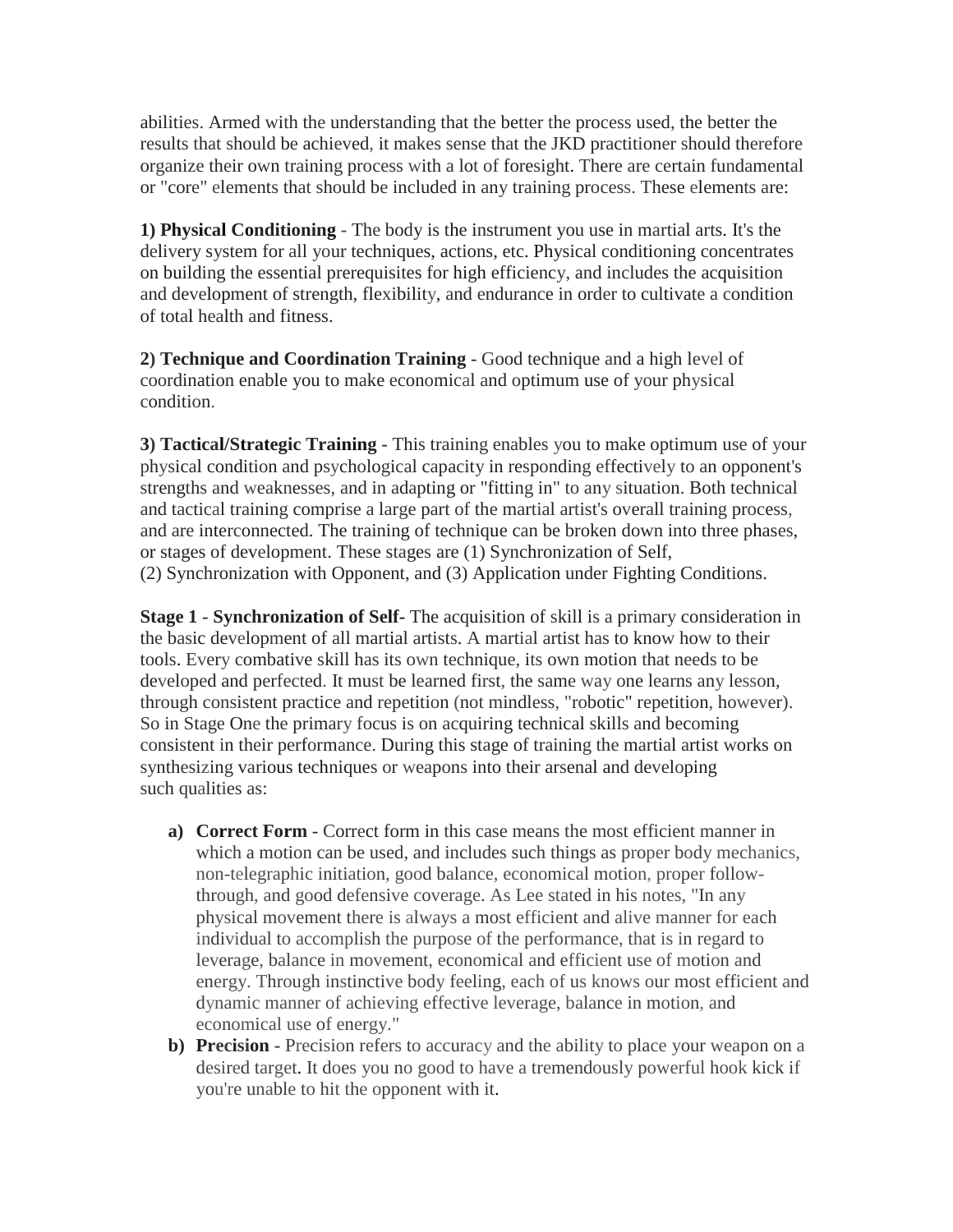**c) Rhythm -** In this regard, rhythm refers to developing the ability to combine various simple/ single movements into compound/ combination actions (such as a lead hook kick, lead backfist, rear straight punch combination), and put them together so that they flow naturally and with a sense of rhythm. At the same time the above qualities are being developed, the speed at which a technique or action is practiced should be progressively increased. This is what is meant by "synchronization of the whole." The idea is to learn the proper body mechanics and then take any motion or technique and "make it your own." Don't look for absolutely flawless technique, but rather concentrate on technique that is simple, mechanically sound, and individually suited to *you.* Stage One is of paramount importance in the overall training process as it's the foundation stone and sets the base for all future work. Inadequate preparation at this stage is a surefire prescription for future problems

**Stage 2 - Synchronization with Opponent** - Stage Two deals with transforming the performance factors that have been developed into new higher and more complex standards of performance. At this stage of training the primary emphasis is on refining the skills and coordination developed in the first stage and developing their availability in varying circumstances. The techniques or actions the martial artist has learned in stage one are now done under more combat-like conditions in which the practitioner has to regulate the cadence and distance to relate to or synchronize with an 'live' opponent. In Stage Two the practitioner also works on developing such qualities as:

**a) Timing -** Timing refers to the ability to seize an opportunity when itis either given or created. You may know how to punch and kick, and even have adequate speed and power, but without correct timing it is less than likely your blow will score. **b) Distance -** Distance refers to maintaining the spatial relationship between *you* and an opponent in order to be in position to attack or counter the moment an opening appears. You may possess the ability to kick with lightning speed, but without a feeling for the proper distance it's more than likely your kick will not land.

**Stage Three - Application Under Fighting Conditions -** In Stage Three, situations similar to combat are simulated, and the martial artist works on applying the techniques and actions they've learned in combative. conditions, against a non-cooperative opponent who is not only attempting to provoke errors *by* blocking or countering with timing and distance, but who is also attempting to hit *you.* The development of proper combative attitude and problem-solving abilities are stressed during this stage. Through combative training such as sparring, the practitioner develops their ability to compete to the best advantage against any type of opponent, to exhaust their strength and energy reserves with maximum economy and sense of purpose, and develop the mental qualities specific to fighting.

The final core element in the training process is: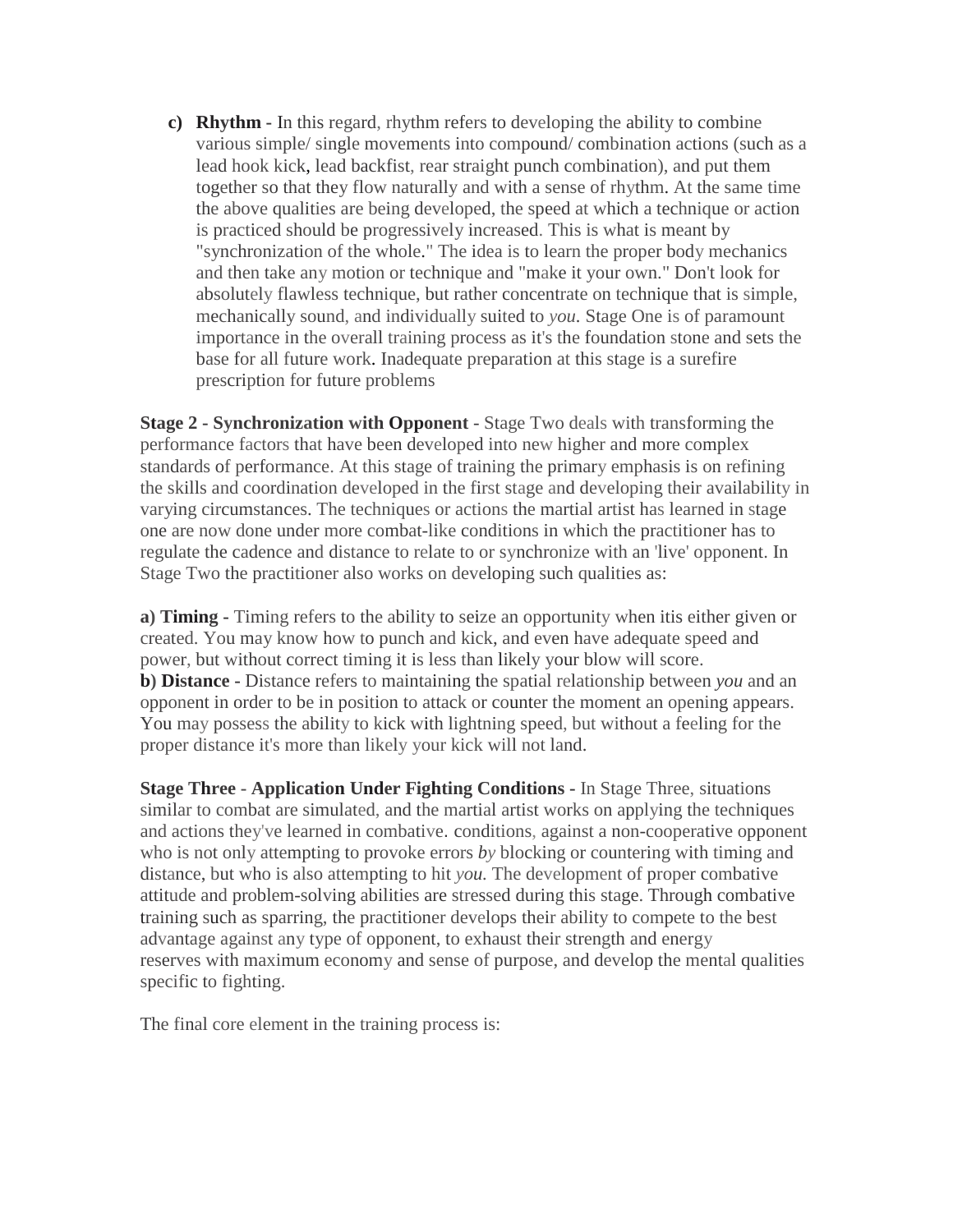**4) Mental Training -** Mental training is an essential yet oftentimes overlooked element in the training process. In this form of training, methods should be used which combine physical preparation with psychological preparation, and aid in developing such qualities as self-reliance, willpower, and perseverance. Mental training also includes the development of the martial artist's intellectual faculties, as well as improvement of training knowledge and principles and the ability to creatively apply such knowledge to their own training. It is here that the 'educated *eye'* and 'discerning mind' come into play. The ]KD practitioner should develop the ability to break down techniques and motions into component parts so that their organizational structure may be understood, as well as put them back together to form a new whole.

### **Proper Sequence of Learning**

In ]KD, it doesn't matter if a person learns a hook kick before they learn a side kick, or a backfist before a hook punch (although Lee did advocate concentrating upon refining your lead side tools first). However, in the training process there is a proper learning sequence. How, for example, is it possible for a person to concentrate on the proper tactics and strategy they will use to defeat an opponent if they're busy thinking about their footwork and mobility skills, or worrying about whether their punch or kick is strong enough? Only when a person doesn't have to consciously be concerned with such things as their balance, movement abilities, etc., can they then concentrate on the more tactical elements of fighting. So a person needs a firm command of the basic skills such as their weapon *systems* and mobility skills in order to use tactics to the highest degree. As a ]KD student you think while learning, and that's how it should be. However, in an actual combative situation there will be little or no time for thoughts. By then each action must be second nature to you. This "automaticity of response" is what you seek. Does this then mean that a person cannot develop tactical skills during the early stages of their development? No. On the contrary, in ]KD, it's possible and sometimes desirable to kill two birds with one stone. For example, once a ]KD practitioner has developed a basic understanding of the body mechanics of a lead straight punch, they can then practice using it against an opponent as he advances in order to develop their sense of timing.

## **Your Own Process**

Training is to a great extent an individual matter. Performance is the sum of numerous factors, which can vary from individual to individual. Ultimately, however, it's the quality of the body-mind relationship that will determine how far you tap your full potential as a martial artist. In order for you to fulfill your potential, you need to approach training progressively, as a process. According to Dan Millman in his book, *Body Mind Mastery,* "Training is either conscious and systematic, or random and haphazard." He later adds, "If you feel something wrong but aren't able to pinpoint the specific problem, you'll struggle to improve by doing more of the same ... " There was nothing random or haphazard about Lee's training process. Nor should there be with your own. You should approach training in a scientific manner, which involves the following three steps:

**1) Set Goals -** The setting of goals is an important and integral part of the training process for two reasons. First, goals are necessary for direction. If you